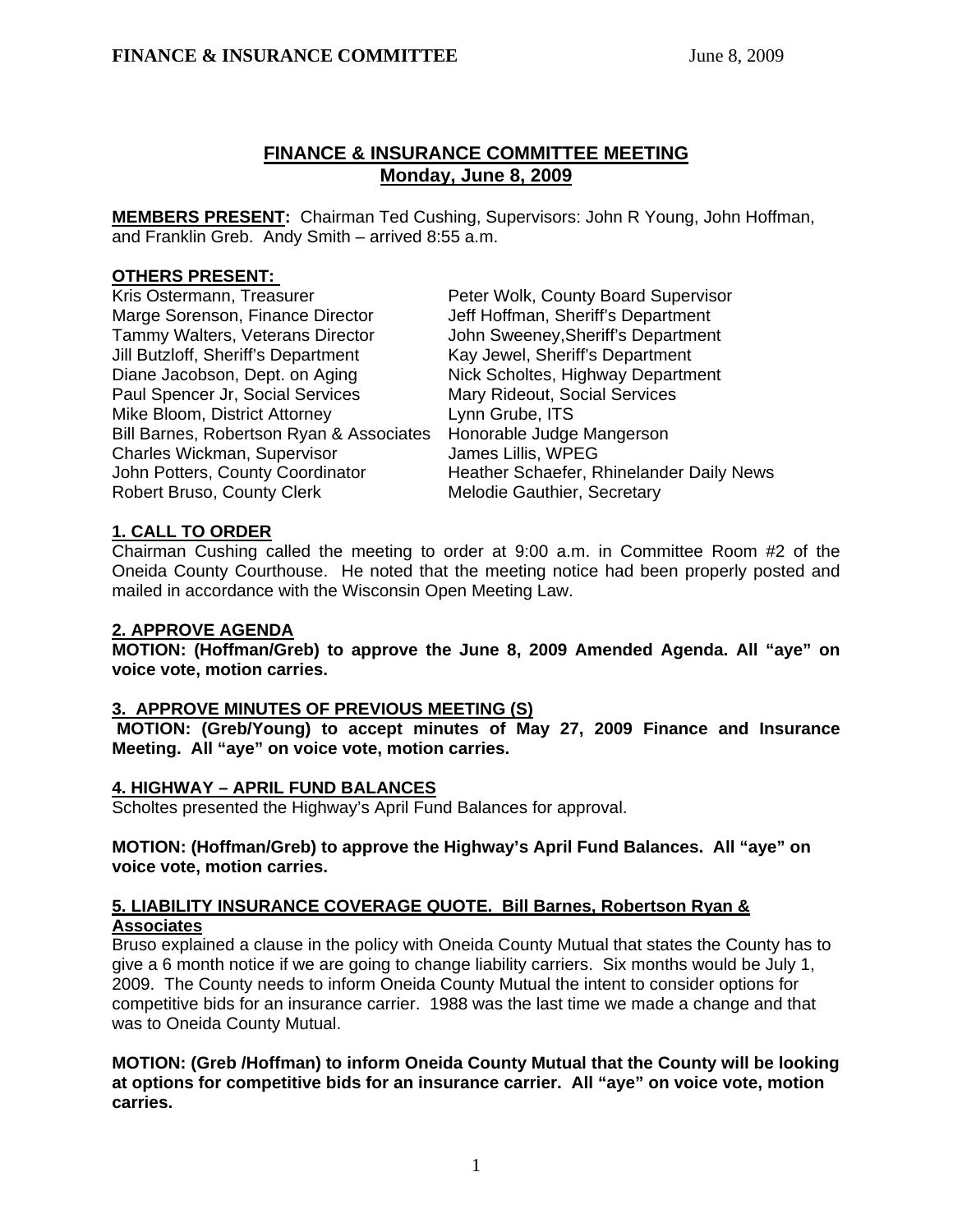# **6. VOUCHERS, REPORTS AND PURCHASE ORDERS**

### **County Clerk**

Bruso presented bills and vouchers for approval.

**MOTION: (Hoffman/Greb) to approve the County Clerk's bills and vouchers as presented. All "aye" on voice vote, motion carries.** 

#### **Treasurer**

Ostermann presented bills and vouchers for approval.

**MOTION: (Greb/Young) to approve the Treasurer's bills and vouchers as presented. All "aye" on voice vote, motion carries.** 

#### **Information Technology Services**

Grube presented bills and vouchers for approval.

**MOTION: (Greb/Cushing) to approve the ITS bills and vouchers as presented. All "aye" on voice vote, motion carries.** 

#### Grube presented ITS May 2009 Monthly Summary for approval.

**MOTION: (Cushing/Young) to approve the ITS May Monthly Summary as presented. All "aye" on voice vote, motion carries.** 

# **Finance**

Sorenson presented bills and vouchers for approval.

## **MOTION: (Hoffman/Young) to approve the Finance bills and vouchers as presented. All "aye" on voice vote, motion carries.**

Sorenson presented blanket purchase orders for approval.

## **MOTION: (Greb/Young) to approve Finance's blanket purchase orders as presented. All "aye" on voice vote, motion carries.**

#### State Budget & Levy Limits

Sorenson explained the State Budget Levy Limits now has new language that has been added by the Joint Finance Committee to the Governor's budget. This language provides for an increase in the levy limits for the difference between the allowable Levy and actual levy for 2007 (2008) budget year. Oneida County would be allowed to levy for the 2010 Budget \$823,851. Sorenson's updated worksheet showed the estimate and stated Oneida County will not exceed the levy limits. Budget shortfall for 2009 is \$357,000. The 2010 levy increase over 2009 is \$1,624,000 a 10.8% increase and 2011 \$2,259,000 a 15.0% increase.

# **7. LINE ITEM TRANSFERS –** None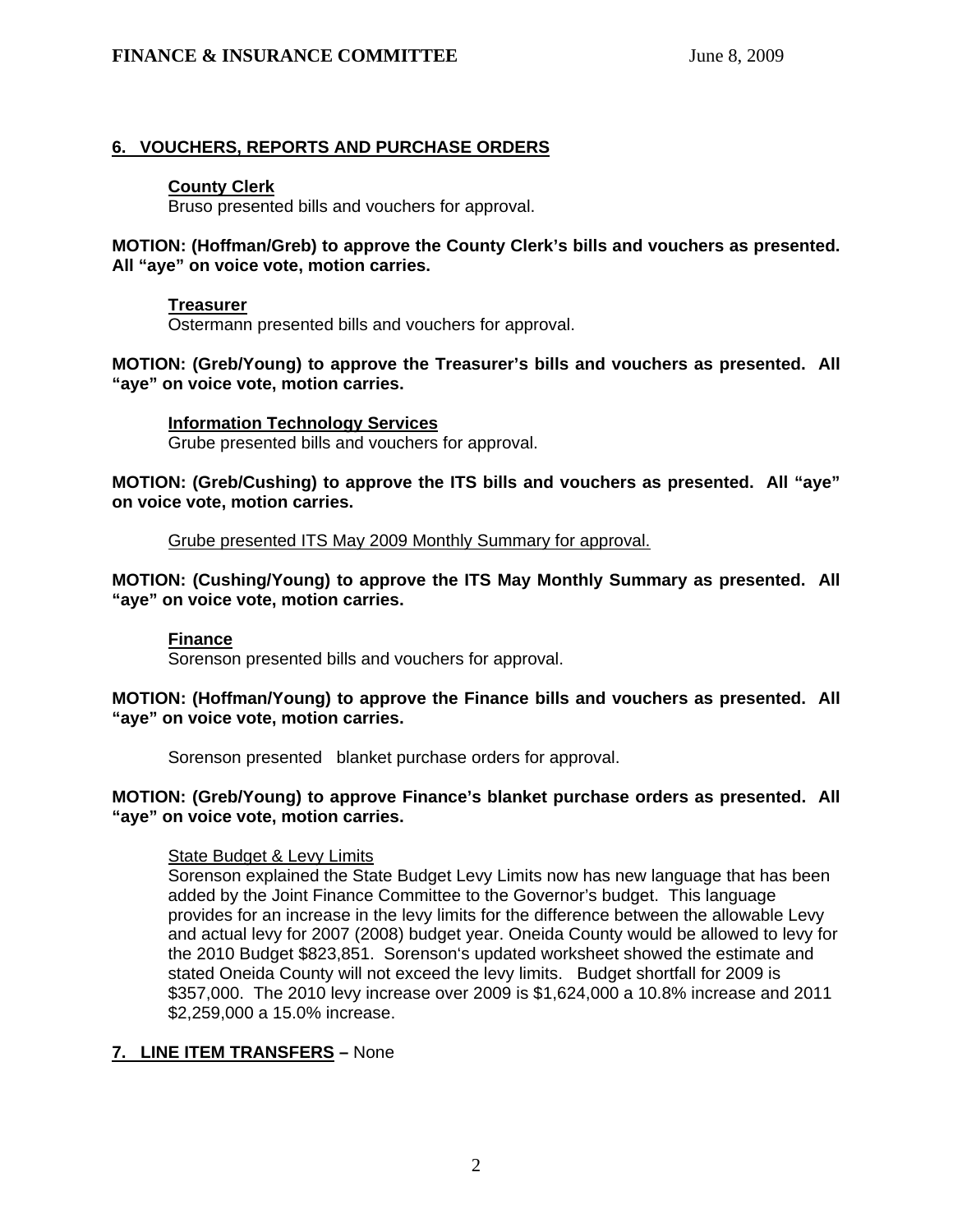# **8. RESOLUTION FOR LINE ITEM TRANSFERS**

**MOTION: (Hoffman/Young) to approve the Resolution for Line Item Transfers and forward to the County Board. All "aye" on voice vote, motion carries.** 

## **9. ITS – TECHNOLOGY PLAN -** None

## **10. STRATEGIC PLANNING STATUS REPORT -** None

**MOTION: (Greb/Hoffman) to recess until 10:00 a.m. All "aye" on voice vote, motion carries.** 

**MOTION: (Hoffman/ Greb) to resume at 10:00 a.m. All "aye" on voice vote, motion carries.** 

### **11. PROGRAM REDUCTION/REVENUE GENERATION HEARINGS SCHEDULE**

## **10:00 a.m. Social Services**

Paul Spencer Jr. and Mary Rideout presented a two part presentation and compared the Governor's 2009-2011 Biennial Budgets for Social Service programs with the updated budget from the joint finance action on 5-29-09.

Spencer explained that for 2009 the updated Governor's Biennial Budget will not hold any changes for Social Services. In 2010 there will be a decrease in DHS-Community Aids of approximately (\$1,273.32), DCF-Community Aids a decrease of approximately (\$52,260.95) and a decrease in IV-E Incentive funding of (76,039.00). The total budget reduction for 2010 is (\$129,573.27) in which Spencer produced 3 options he could implement for these program reductions and he states the bottom line is a decrease in revenue no matter which option is chosen.

2011 proposed funding changes totaled a reduction in programs that will amount to (\$48,315.89).

Spencer also states that his currant 2009 projection is that he will return \$77,000 to the general fund.

#### **10:30 a.m. County Treasurer**

Kris Ostermann presented Proposal for Reduction/Revenue. Revenue: Charge backs - payment of personal properties charged back to County by Town/City. Charge Towns/City for tax bill processing. May 2009, have increased the fee for return check fees

Reductions:

Bank fees – discontinued stop payments on void checks.

Personal Property- Contact Town/City Treasurer for a list of current year delinquent personal properties.

Processing of Vouchers – All departments include a page with invoice # instead of sheets of bills and include envelopes that come with the bills to the treasurer's office. Ask Finance Department to combine vouchers from the same company.

Look at ACH transfers instead of checks for some blanket purchase order. Payroll – replace payroll stub with online viewing and introduce employees to direct deposit.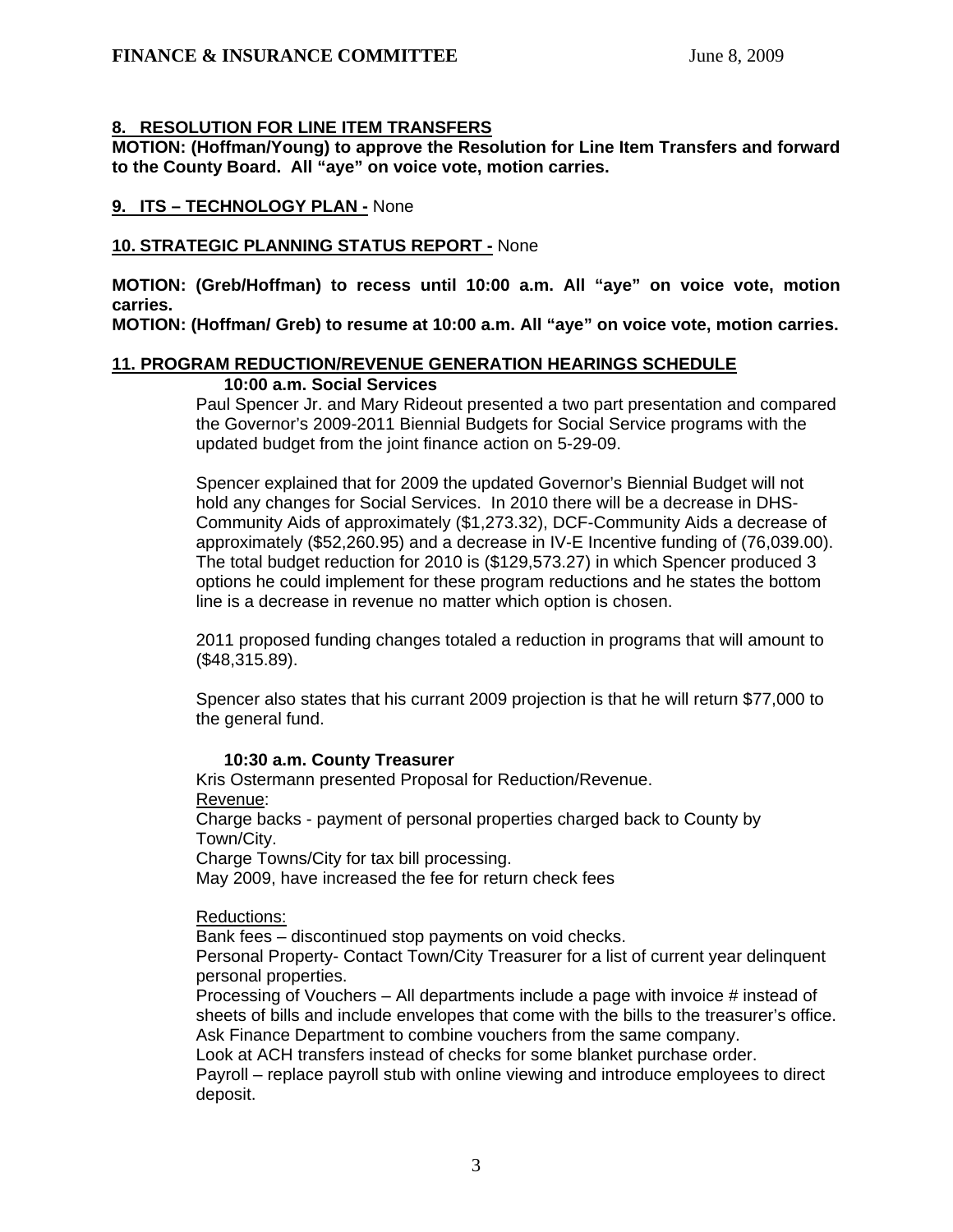Postage – Use Walz certified mailers instead of mailed certified card Stop mailing payroll checks, employees can pick up. Change mailing dates and improve the program for delinquent tax notices.

Ostermann states the Treasurer's office has a small budget and these are some of the ways they will try to cut back.

#### **11:00 a.m. Veterans Service**

Tammy Walters explained, using 2008 figures, that the Veteran's office receives a State Grant of \$10,000.00 and appropriations of \$3,610.00 a total of \$13,610.00 for a year. After expenditures of \$13,224.08, Sorenson reminded the committee that at the end of the year Veterans Service drain all their accounts and the balance remaining is donated to the DAV van. Sorenson discussed this as a possible place for cuts.

Sorenson also recommended that the Veteran's Committee meetings meet less than once a month. Walters attend approximately 6 meetings a year and states it costs approx. \$200.00 for that day including travel. She will suggest maybe every other month to meet.

#### **11:15 a.m. Sheriff**

Jeff Hoffman and John Sweeney presented the Sheriff's Department Proposal for Reduction/Revenue. Hoffman states that the sheriff's department performs state mandated programs with no additional dollars and/or reduction in the dollars. Hoffman stated he is presenting \$194,126 in spending cuts and new revenues. Expenses: Revenues:

Administrative - \$1100.00 Administrative - \$1000.00 Air Patrol - \$1000.00 Corrections - \$150,000.00 Animal Control - \$500.00 Court Service - \$8,000.00 Communications - \$610.00 Dive Team - \$1,000.00 Court Services - \$852.00 Investigation - \$2,000.00 Investigation - \$1755.00 Patrol - \$13,000.00 Patrol - \$3250.00 Support – Admin. - \$159.00

Total Expenses \$19,126. Total Revenues \$175,000. Spending cuts and new revenues total \$194,126.

Hoffman states his first concern is to the public and their safety and he will not make cuts that will jeopardize that. Hoffman is talking with the District Attorney's office on serving paperwork.

**MOTION: (Smith/Cushing) Move to recess for lunch. All "aye" on voice vote, motion carries.** 

**Reconvened 1:15 p.m. with Acting Chairman Frank Greb. Chairman Ted Cushing and Supervisor John Hoffman excused for the rest of the meeting.** 

#### **1:15 p.m. LRES-Furloughs**

Jack Young along with Marge Sorenson talked about the 3 day furloughs. Sorenson stated this is a savings of \$50,000 a day on the levy. There is a question to what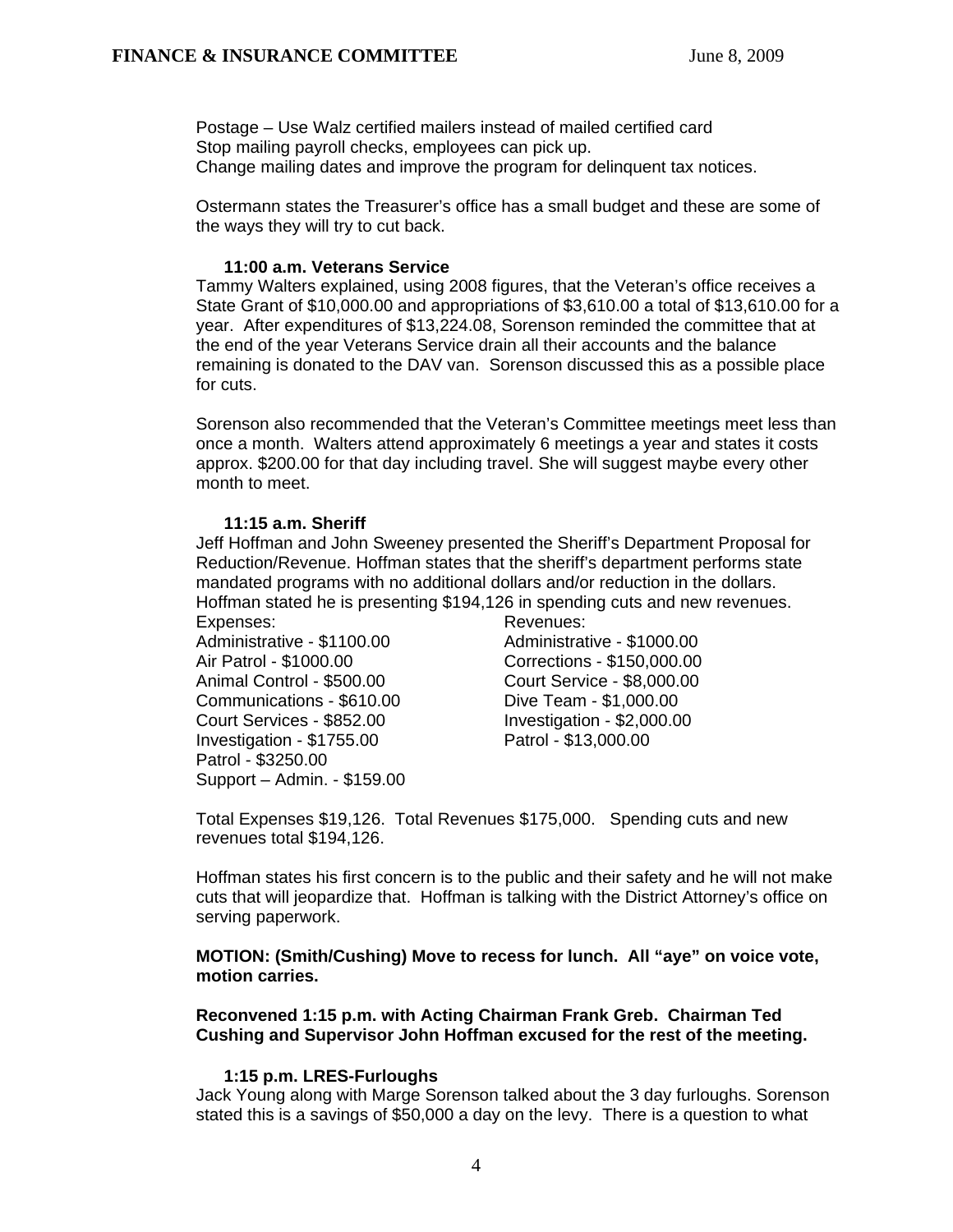## **FINANCE & INSURANCE COMMITTEE** June 8, 2009

departments in the County this closure will affect and if some departments may have to take different furlough days.

Sorenson states the salaried individuals pay can not be docked due to the Fair Labor Standards Act. She stated that she will pick a date and take off 3 days pay of their annual salary. The county can not change the pay of elected officials so it is up to them to give up 3 days pay.

Sorenson states that generally an employee that is on unpaid leave for items other than family medical leave over certain number of hours the county can charge them for their health insurance at \$10.00 an hour for family health insurance. Furlough time will not be considered unpaid leave for the calculations of PTO or additional employee share of health insurance. Sorenson states the credible years of service under the Wisconsin Retirement System will not be affected and that basically the county has to report the number of hours that an employee works to get a full year of credit in the Wisconsin Retirement System but again they will not have the wages or the contribution from the county. She stated the wages will be in there, but 3 days will not affect the hours.

Young states that within all our contracts, we have the right to lay off people. Young questioned the difference between layoff and furlough.

#### **1:30 p.m. District Attorney**

Mike Bloom explained the activities of the District Attorney's office. Bloom briefly explained expenses and revenue and states the only place to cut back on would be the Northwoods Restorative Justice program in which he would hate to see. Bloom feels this is a good program. Smith states that it is too early to tell whether we are getting any return on this program.

Shadow Security provides paper service for the District Attorney's Office at a reasonable rate without mileage. Bloom states that Oneida County Sheriff's Department can provide some paper service within the county at a rate plus mileage.

It was concluded that the District Attorney's office has no place in their budget for reduction.

#### **1:45 p.m. County Clerk**

Proposal for Reduction/Revenue Program Reduction:

> Reduce mailing cost Raise deductable on liability Insurance Raise deductable on Building & Content Insurance Raise deductable on Auto comp & Collision Insurance

Revenue Generating:

 Domestic Partnership Fees (\$15.00 to County) W/Treasurer – Processing Tax Bill fees Plat Book Sales Fees (\$5.00) Raise cost of annual County Directory Charge Supervisors copy fees Raise Transient Merchant Permit Fees